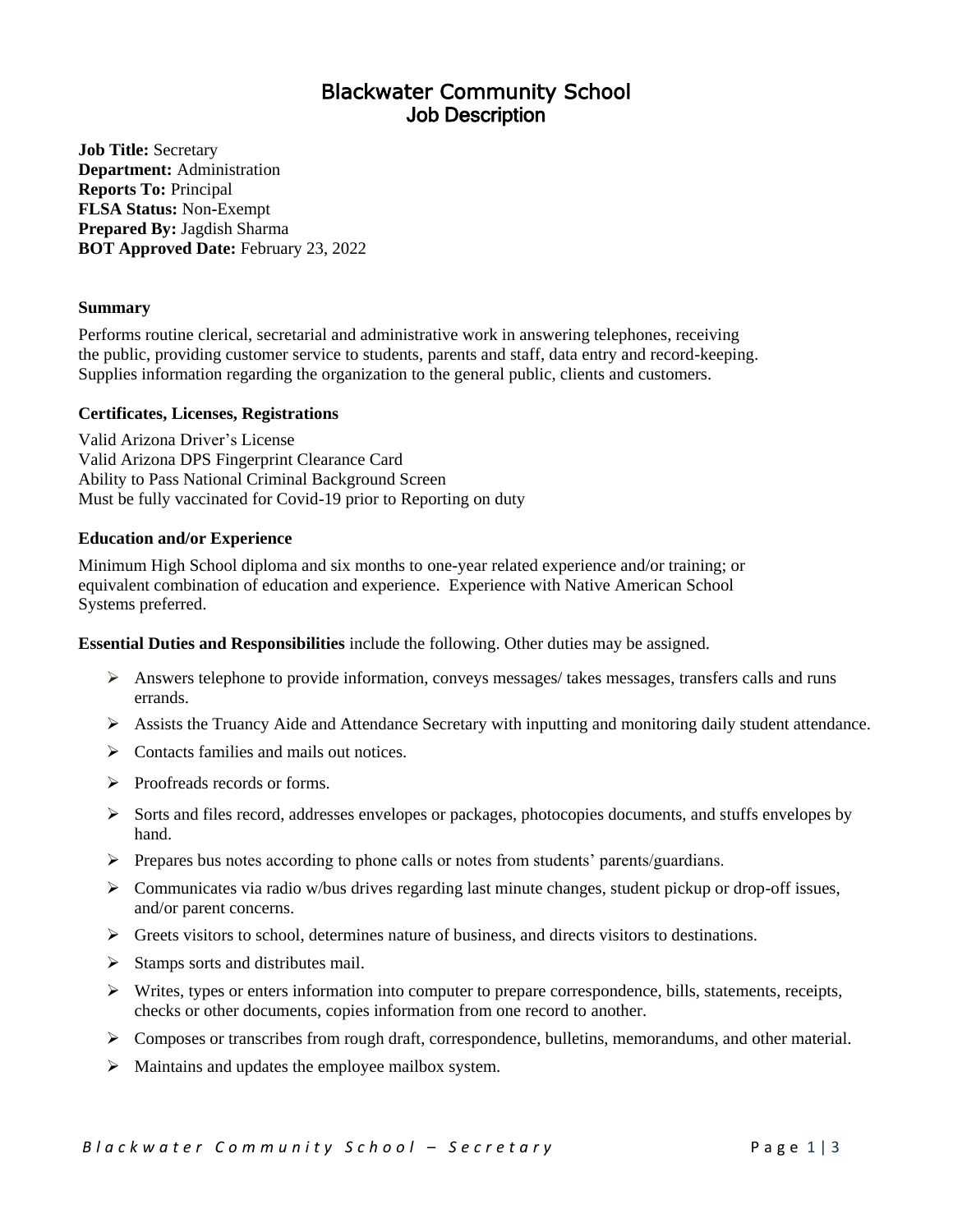- $\triangleright$  Maintains and updates the school's marquee.
- ➢ Participates as part of a whole school team, and attends staff meetings and professional development as required.
- $\triangleright$  Establishes and maintains cooperative relationships with other staff members, parents and community members.
- $\triangleright$  Cooperates with the administration in planning activities and events at the school.
- ➢ Promotes the welfare of children and supports the school in safeguarding children.
- $\triangleright$  Promotes the aims and objectives of the school and maintains its philosophy of education.
- $\triangleright$  Respects the confidentiality of records and information regarding students, parents, and teachers in accordance with accepted professional ethics, and state and federal laws.

### **Supervisory Responsibilities**

This position has no supervisory responsibility.

**Skills and Abilities:** The following characteristics and physical skills are important for the successful performance of assigned duties.

- $\triangleright$  Ability to show respect and sensitivity for cultural differences, and promote a harassmentfree environment.
- ➢ Ability to uphold organizational values by working ethically and with integrity.
- $\triangleright$  Active listening skills.
- $\triangleright$  Ability to focuses on solving conflict, not blaming; maintain confidentiality, and keep emotions under control.
- $\triangleright$  Problem solving skills including using reason even when dealing with emotional topics.
- $\triangleright$  Ability to write clearly and informatively, presents numerical data effectively, read and interpret written information.
- ➢ Ability to observe safety and security procedures, reports potentially unsafe conditions, use equipment and materials properly.
- $\triangleright$  Ability to adapt to changes in the work environment and manage competing demands.
- $\triangleright$  Ability to consistently be at work and on time.
- ➢ Ability to read and interpret documents such as safety rules, write routine reports and correspondence.
- $\triangleright$  Ability to add, subtract, multiply, and divide in all units of measure.
- ➢ Knowledge of Internet software, E-mail software, Spreadsheet software and Word Processing software, Student Management Software applications as approved by the school

### **Physical Demands**

The physical demands described here are representative of those that must be met by an employee to successfully perform the essential functions of this job. Reasonable accommodations may be made to enable individuals with disabilities to perform the essential functions.